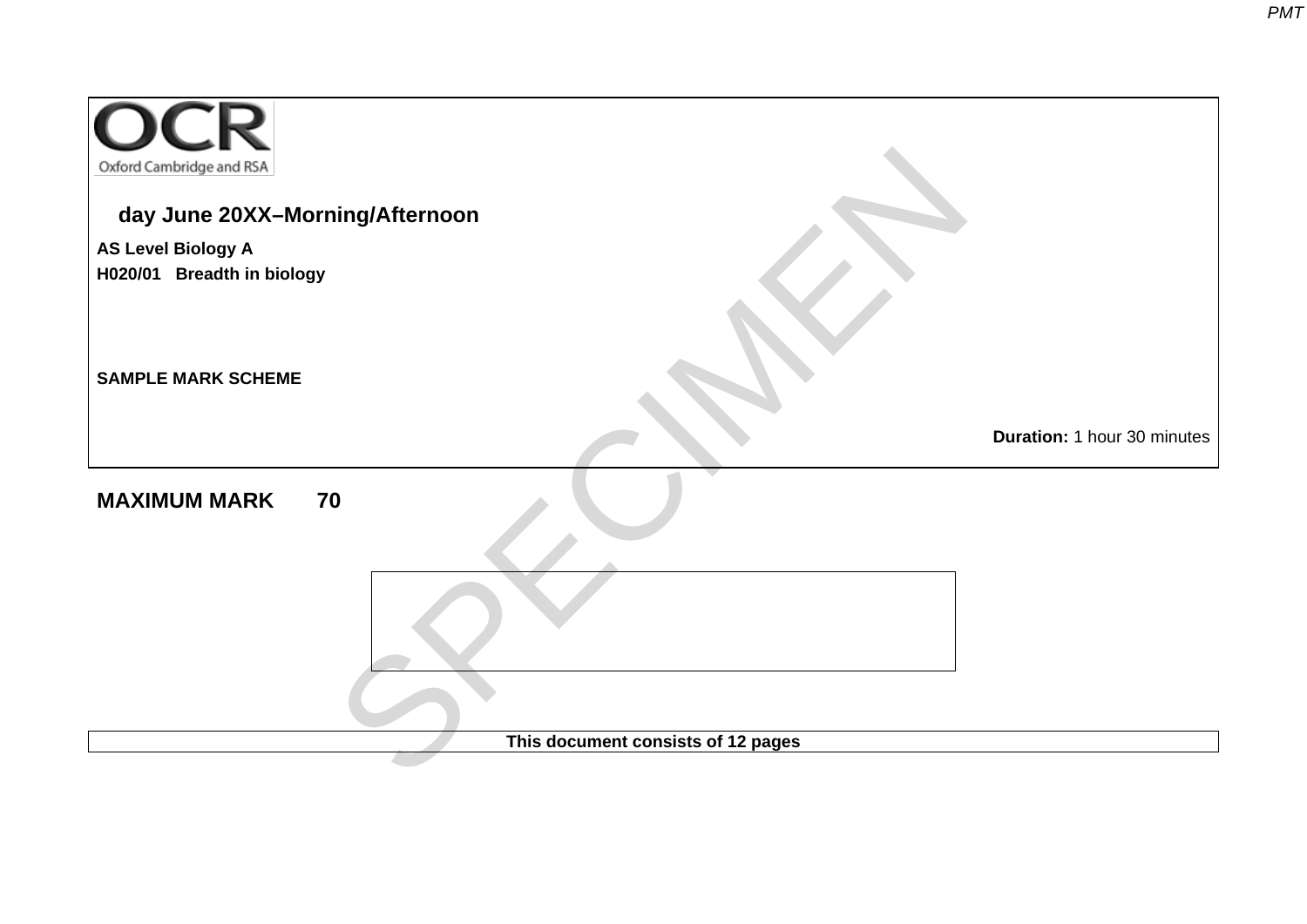# **MARKING INSTRUCTIONS**

## **PREPARATION FOR MARKING**

# **SCORIS**

- 1. Make sure that you have accessed and completed the relevant training packages for on-screen marking: *scoris assessor Online Training*; *OCR Essential Guide to Marking*.
- 2. Make sure that you have read and understood the mark scheme and the question paper for this unit. These are posted on the RM Cambridge Assessment Support Portal http://www.rm.com/support/ca REPARATION FOR MARKING<br>
1. Make sure that you have accessed and completed the relevant training packages for on-screen marking: scoris assessor Online Training;<br>
1. Make sure that you have read and underlood the mark schem
- 3. Log-in to scoris and mark the **required number** of practice responses ("scripts") and the **required number** of standardisation responses.

YOU MUST MARK 10 PRACTICE AND 10 STANDARDISATION RESPONSES BEFORE YOU CAN BE APPROVED TO MARK LIVE SCRIPTS.

### **MARKING**

- 1. Mark strictly to the mark scheme.
- 2. Marks awarded must relate directly to the marking criteria.
- 3. The schedule of dates is very important. It is essential that you meet the scoris 50% and 100% (traditional 50% Batch 1 and 100% Batch 2) deadlines. If you experience problems, you must contact your Team Leader (Supervisor) without delay.
-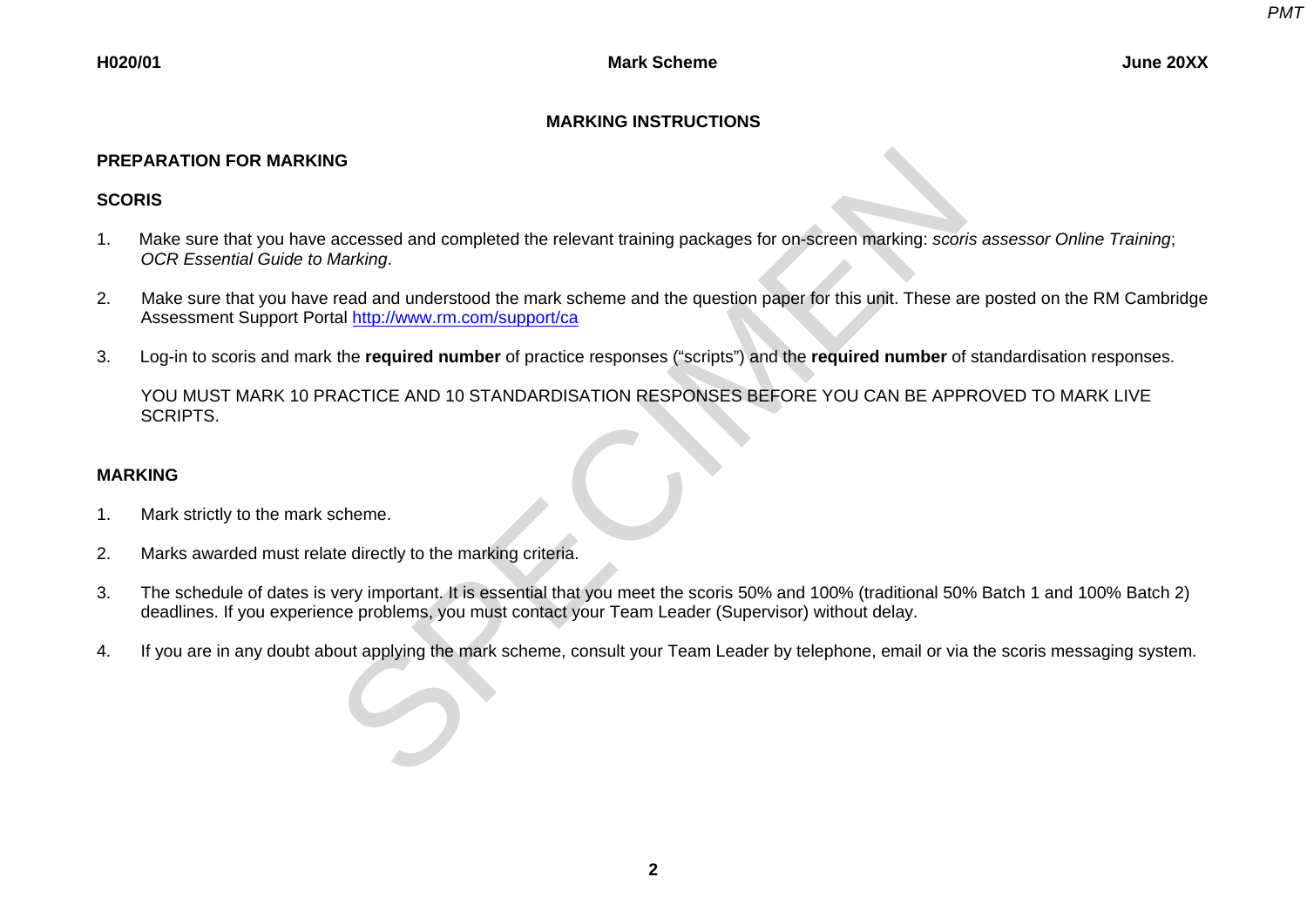- 5. Work crossed out:
	- a. where a candidate crosses out an answer and provides an alternative response, the crossed out response is not marked and gains no marks
	- b. if a candidate crosses out an answer to a whole question and makes no second attempt, and if the inclusion of the answer does not cause a rubric infringement, the assessor should attempt to mark the crossed out answer and award marks appropriately.
- 6. Always check the pages (and additional objects if present) at the end of the response in case any answers have been continued there. If the candidate has continued an answer there then add a tick to confirm that the work has been seen.
- 7. There is a NR (No Response) option. Award NR (No Response)
	- if there is nothing written at all in the answer space
	- OR if there is a comment which does not in any way relate to the question (e.g. 'can't do', 'don't know')
	- OR if there is a mark (e.g. a dash, a question mark) which isn't an attempt at the question.

Note: Award 0 marks – for an attempt that earns no credit (including copying out the question).

8. The scoris **comments box** is used by your Team Leader to explain the marking of the practice responses. Please refer to these comments when checking your practice responses. **Do not use the comments box for any other reason.**

If you have any questions or comments for your Team Leader, use the phone, the scoris messaging system, or email.

9. Assistant Examiners will send a brief report on the performance of candidates to their Team Leader (Supervisor) via email by the end of the marking period. The report should contain notes on particular strengths displayed as well as common errors or weaknesses. Constructive a. where a canotate crosses out an answer and provides an attentative response, the crossed out responsiones and the model cases and the model question and makes no second attempt, and if the includes a rubric infringement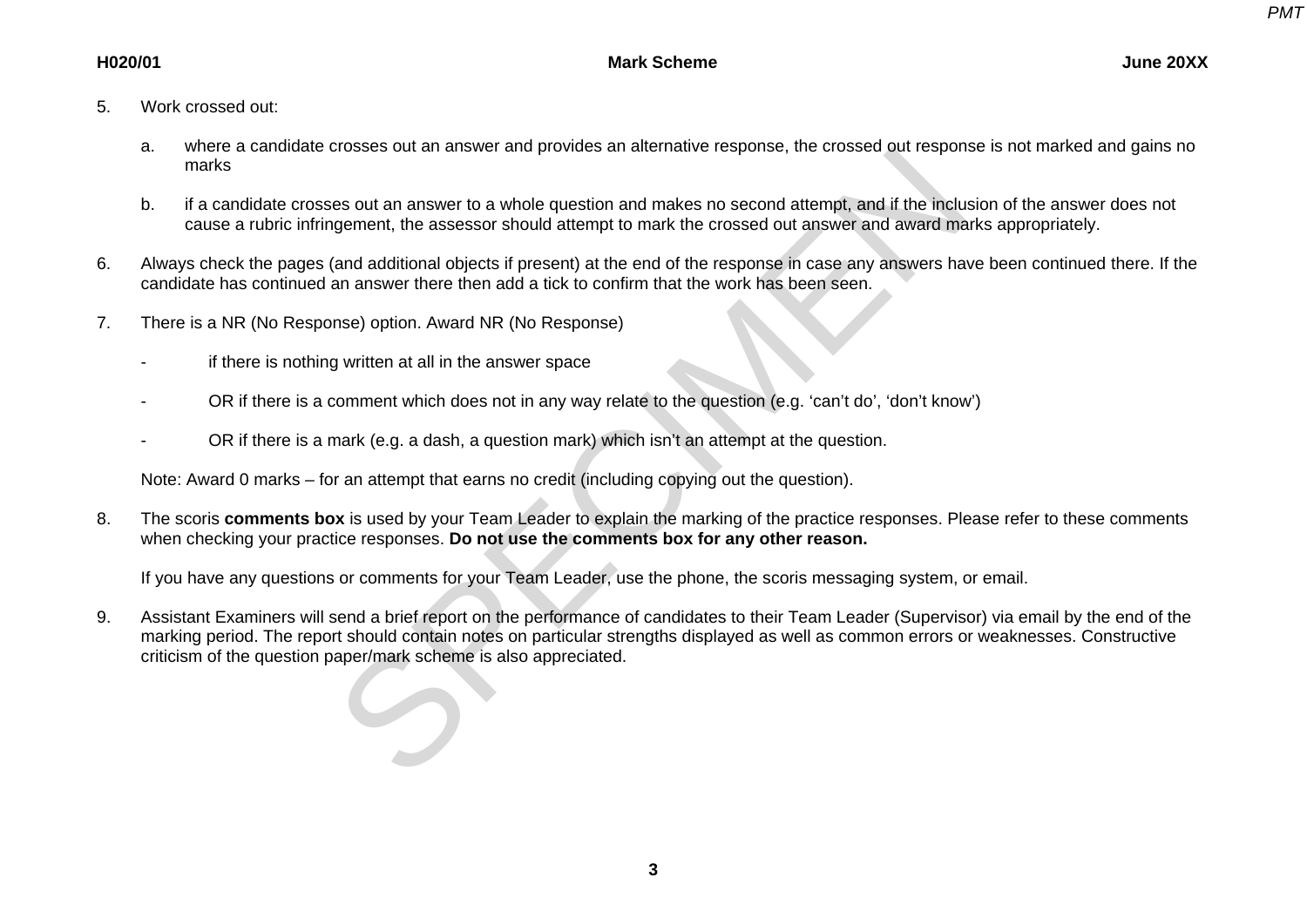# 10**. Annotations**

| Annotation          | <b>Meaning</b>                                             |
|---------------------|------------------------------------------------------------|
| <b>DO NOT ALLOW</b> | Answers which are not worthy of credit                     |
| <b>IGNORE</b>       | Statements which are irrelevant                            |
| <b>ALLOW</b>        | Answers that can be accepted                               |
| $\left( \ \right)$  | Words which are not essential to gain credit               |
|                     | Underlined words must be present in answer to score a mark |
| <b>ECF</b>          | Error carried forward                                      |
| AW                  | Alternative wording                                        |
| <b>ORA</b>          | Or reverse argument                                        |
| $\ddot{\bullet}$    |                                                            |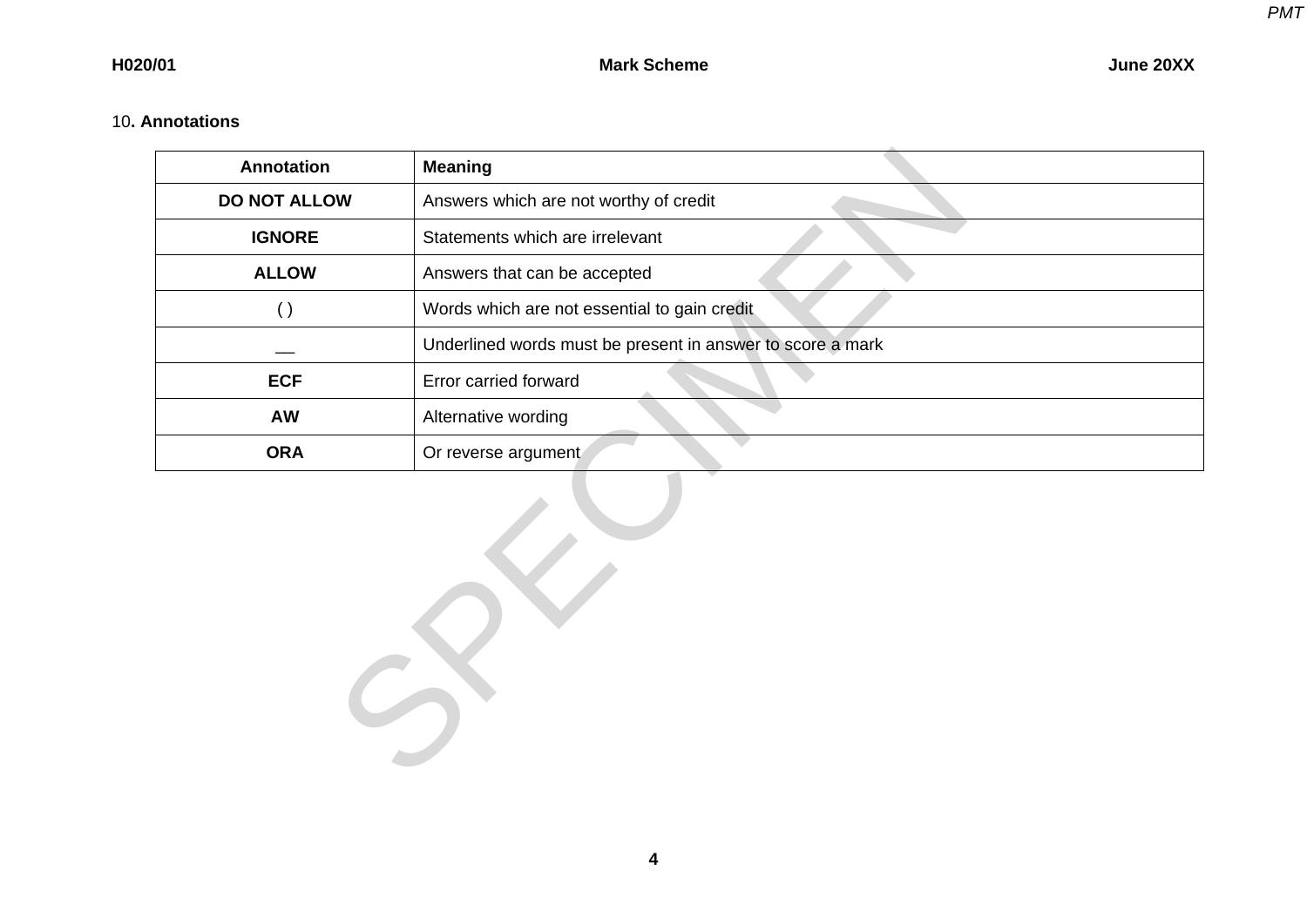### **H020/01 Mark Scheme June 20XX**

# 11**. Subject-specific Marking Instructions**

### **INTRODUCTION**

Your first task as an Examiner is to become thoroughly familiar with the material on which the examination depends. This material includes:

- the specification, especially the assessment objectives
- the question paper
- the mark scheme.

You should ensure that you have copies of these materials.

You should ensure also that you are familiar with the administrative procedures related to the marking process. These are set out in the OCR booklet **Instructions for Examiners**. If you are examining for the first time, please read carefully **Appendix 5 Introduction to Script Marking: Notes for New Examiners**. IN I KODUCTION<br>
Your first task as an Examiner is to become thoroughly familiar with the material on which the examination depends<br>
• the specification, especially the assessment objectives<br>
• the runst scheme.<br>
• You shou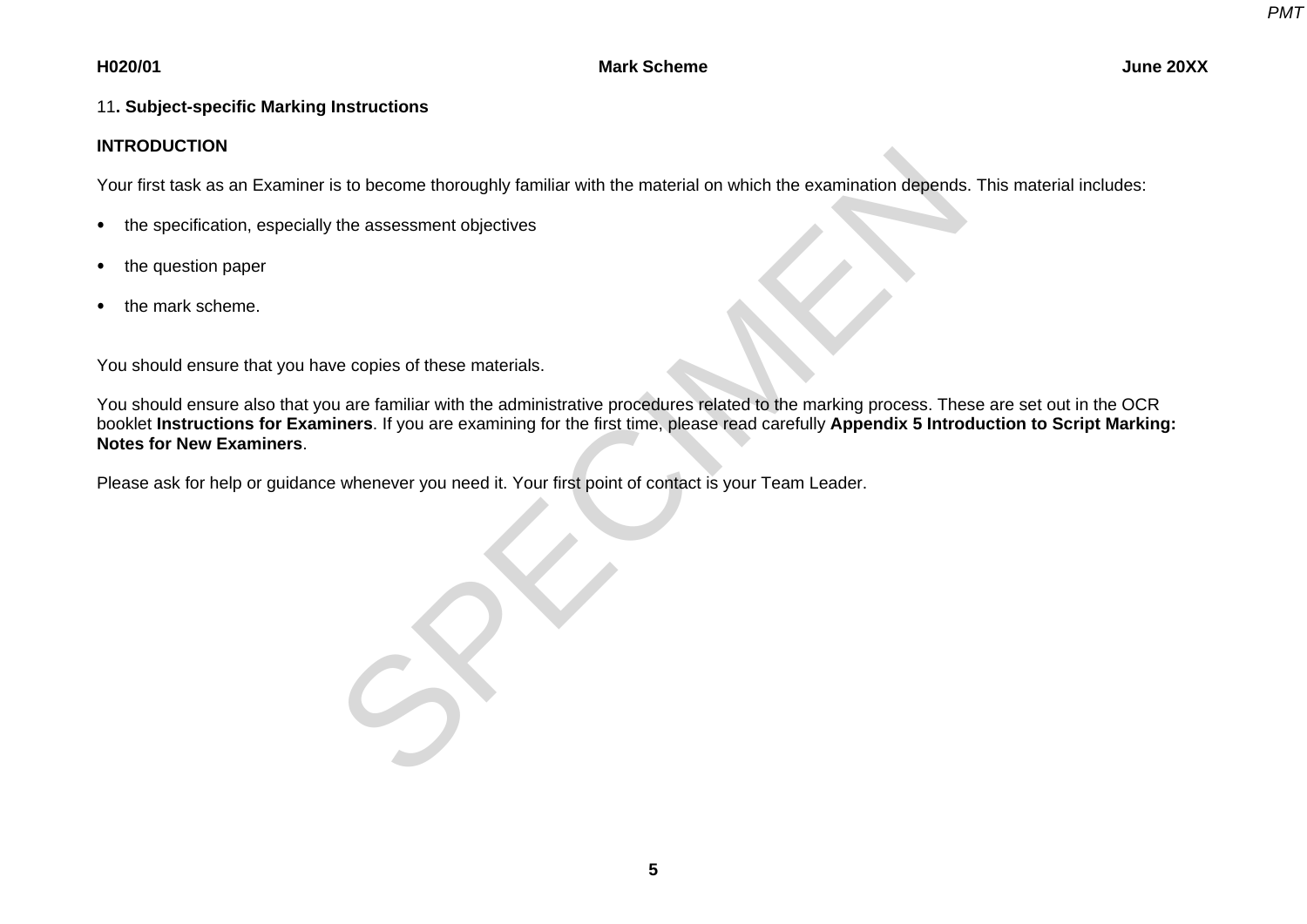### **H020/01 Mark Scheme June 20XX**

| <b>Section A</b> |  |
|------------------|--|
|------------------|--|

| Question                | <b>Answer</b>           | <b>Marks</b>            | Guidance |
|-------------------------|-------------------------|-------------------------|----------|
| $\mathbf 1$             | $\overline{D}$          | $\mathbf 1$             |          |
| $\overline{2}$          | $\overline{B}$          | $\overline{1}$          |          |
| $\overline{\mathbf{3}}$ | $\overline{A}$          | $\overline{\mathbf{1}}$ |          |
| $\overline{\mathbf{4}}$ | $\overline{C}$          | $\mathbf 1$             |          |
| $\overline{\mathbf{5}}$ | $\overline{D}$          | $\mathbf 1$             |          |
| $6\phantom{a}$          | $\overline{D}$          | $\mathbf 1$             |          |
| $\overline{7}$          | $\overline{D}$          | $\mathbf{1}$            |          |
| 8                       | $\overline{B}$          | $\mathbf 1$             |          |
| $\overline{9}$          | $\overline{B}$          | $\overline{\mathbf{1}}$ |          |
| 10                      | $\overline{D}$          | $\overline{\mathbf{1}}$ | $\sim$   |
| $\overline{11}$         | $\overline{B}$          | $\overline{1}$          |          |
| $\overline{12}$         | $\overline{\mathsf{B}}$ | $\mathbf 1$             |          |
| $\overline{13}$         | $\overline{C}$          | $\overline{\mathbf{1}}$ |          |
| $\overline{14}$         | $\overline{D}$          | 1 <sup>7</sup>          |          |
| 15                      | $\overline{B}$<br>A     | $\mathbf 1$             |          |
| 16                      | $\overline{B}$          | $\mathbf{1}$            |          |
| $\overline{17}$         | $\overline{D}$          | $\mathbf{1}$            |          |
| $\overline{18}$         | $\overline{D}$          | $\mathbf 1$             |          |
| 19                      | $\overline{C}$          | $\overline{1}$          |          |
| 20                      | $\overline{B}$          | $\mathbf 1$             |          |
|                         | <b>Total</b>            | 20                      |          |
|                         | $\leftrightarrow$       |                         |          |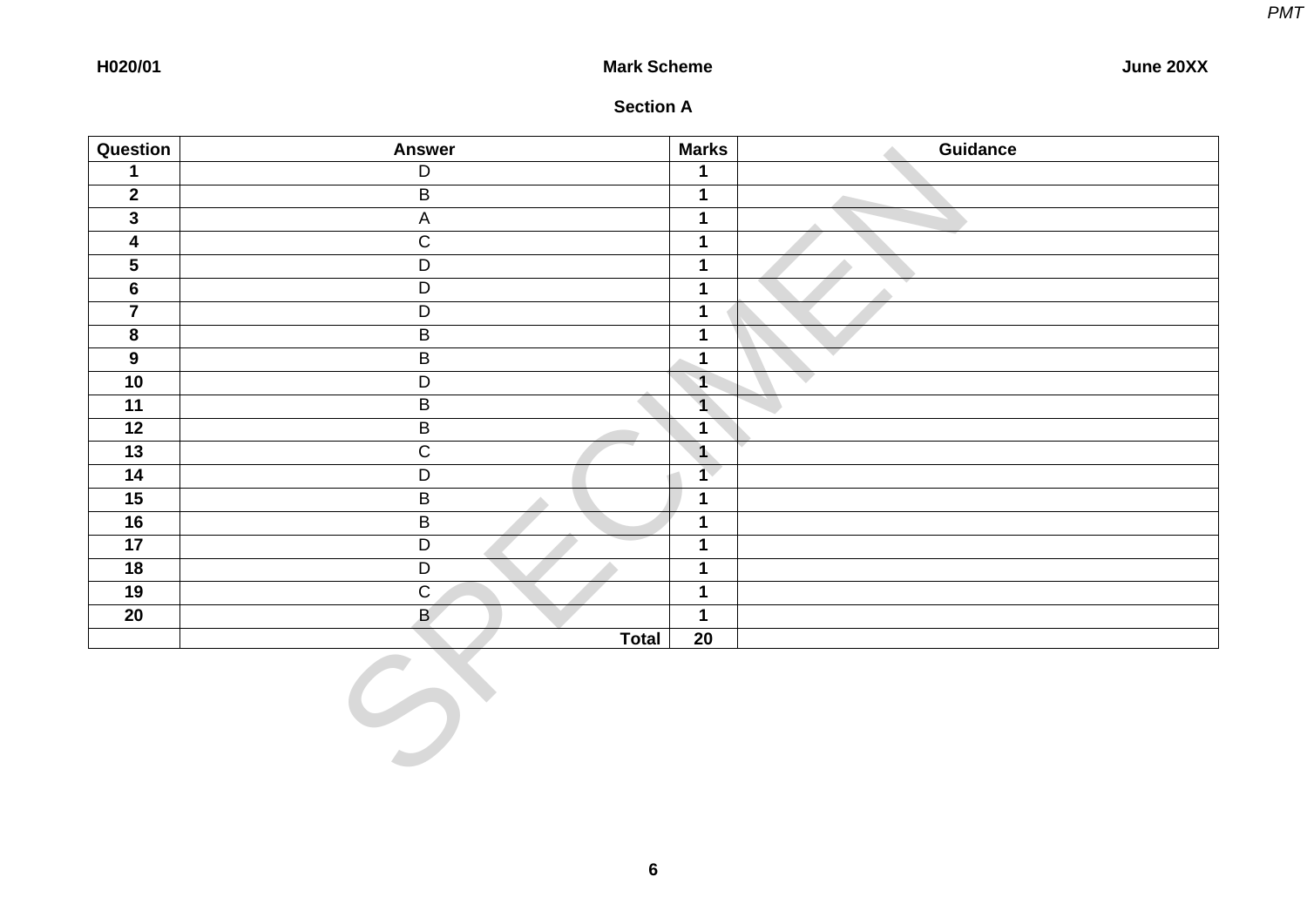# **Section B**

| Question |       | Answer                                                                                                                         | <b>Marks</b>   | <b>Guidance</b>                                                                                 |
|----------|-------|--------------------------------------------------------------------------------------------------------------------------------|----------------|-------------------------------------------------------------------------------------------------|
| (a)      | (i)   | particles have (their own) kinetic energy<br>(movement) down concentration gradient                                            | $\mathbf{2}$   | ALLOW glucose for particles.<br>ALLOW from high(er) concentration to low(er) concentration.     |
|          | (ii)  | <b>ATP</b>                                                                                                                     |                | <b>ALLOW</b> adenosine triphosphate.                                                            |
|          | (iii) | phospholipids act as a barrier<br>(glucose) molecules too large                                                                | $\overline{2}$ | ALLOW (glucose) not soluble in phospholipid bilayer<br>because of polar -OH groups for 2 marks. |
| (b)      | (i)   | one from<br>volume of ethanol not given<br>same onion / size of onion epidermis / position of<br>epidermis in onion not stated |                |                                                                                                 |
|          | (ii)  | 20-30%<br>lowest concentration must be between 20 and 30%                                                                      |                | <i>idea that</i> 100% blue nuclei is not reached at 20% but is<br>reached at 30%                |
|          | (iii) | <i>idea of more accurate determination of permeability</i>                                                                     |                |                                                                                                 |
|          |       | Total                                                                                                                          | 9              |                                                                                                 |

 $S^{\vee}$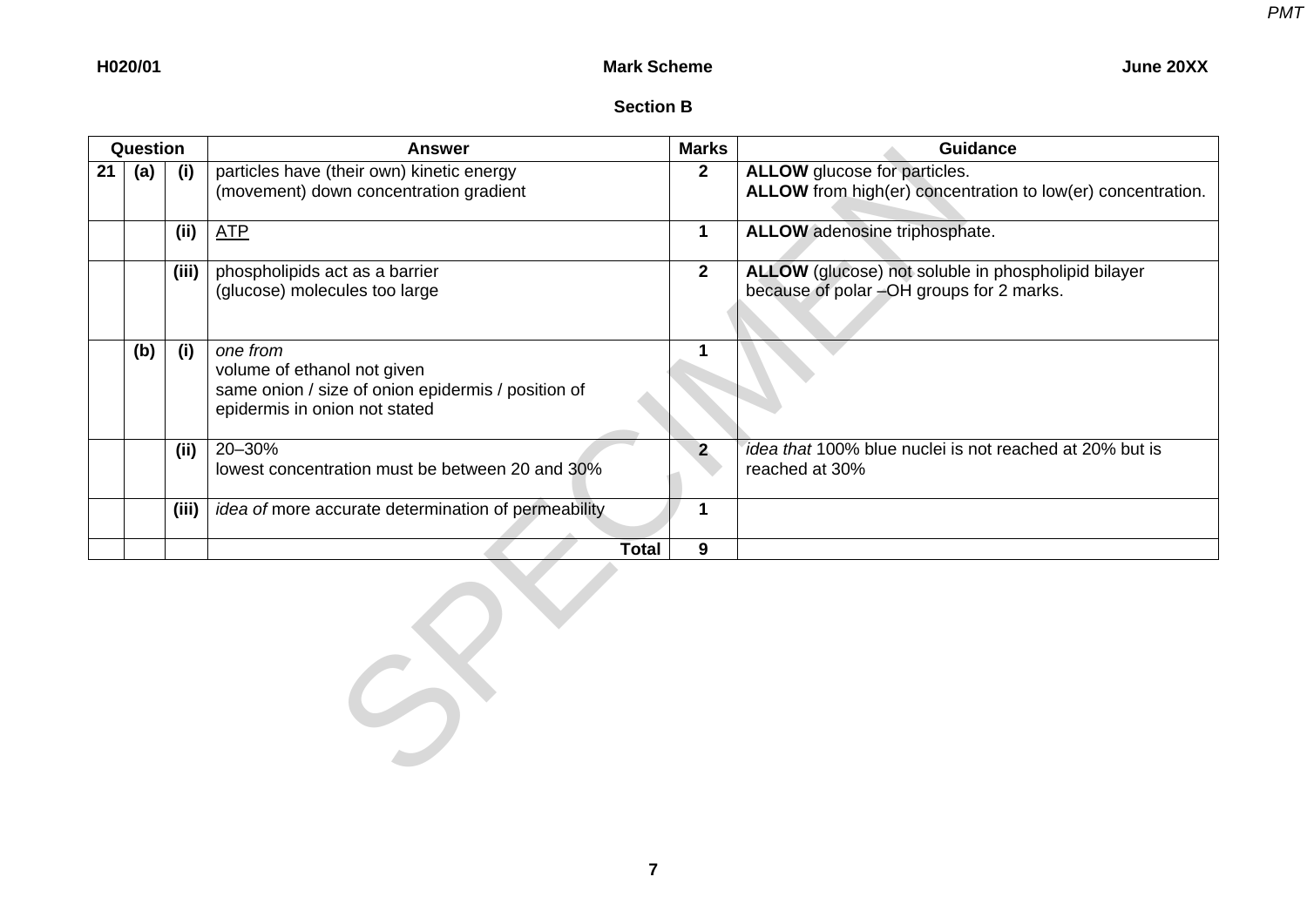|  | <b>June 20XX</b> |
|--|------------------|
|--|------------------|

| Question |     |       | <b>Answer</b>                                                                                    | Marks        | <b>Guidance</b>                                                                                                                                              |
|----------|-----|-------|--------------------------------------------------------------------------------------------------|--------------|--------------------------------------------------------------------------------------------------------------------------------------------------------------|
| $22 \,$  | (a) | (i)   | $1.7 \text{ mm}$                                                                                 |              |                                                                                                                                                              |
|          |     | (ii)  | $\times 50$                                                                                      | $\mathbf{2}$ | ALLOW 1 mark for correct working e.g. 80/1.6<br>ALLOW answer in the range of 48-51                                                                           |
|          |     | (iii) | air spaces give buoyancy<br>supported by (surrounding) water                                     | $\mathbf{2}$ |                                                                                                                                                              |
|          | (b) | (i)   | B<br>comment about detail of organelles                                                          | $\mathbf{2}$ | No Mark for identification of B<br>e.g. light microscope would not allow nuclear pores /<br>ribosomes / endoplasmic reticulum / plasmodesmata to be<br>seen. |
|          |     |       | comment about shapes of cells                                                                    |              | e.g. sieve tube elements are angular / hexagonal.                                                                                                            |
|          |     | (ii)  | the ability to, see more detail / separate two objects                                           |              |                                                                                                                                                              |
|          |     | (iii) | Nile blue<br>to increase contrast / to make nuclei visible / to show no<br>nuclei in sieve tubes | $\mathbf{P}$ |                                                                                                                                                              |
|          |     |       | <b>Total</b>                                                                                     | 10           |                                                                                                                                                              |

 $S$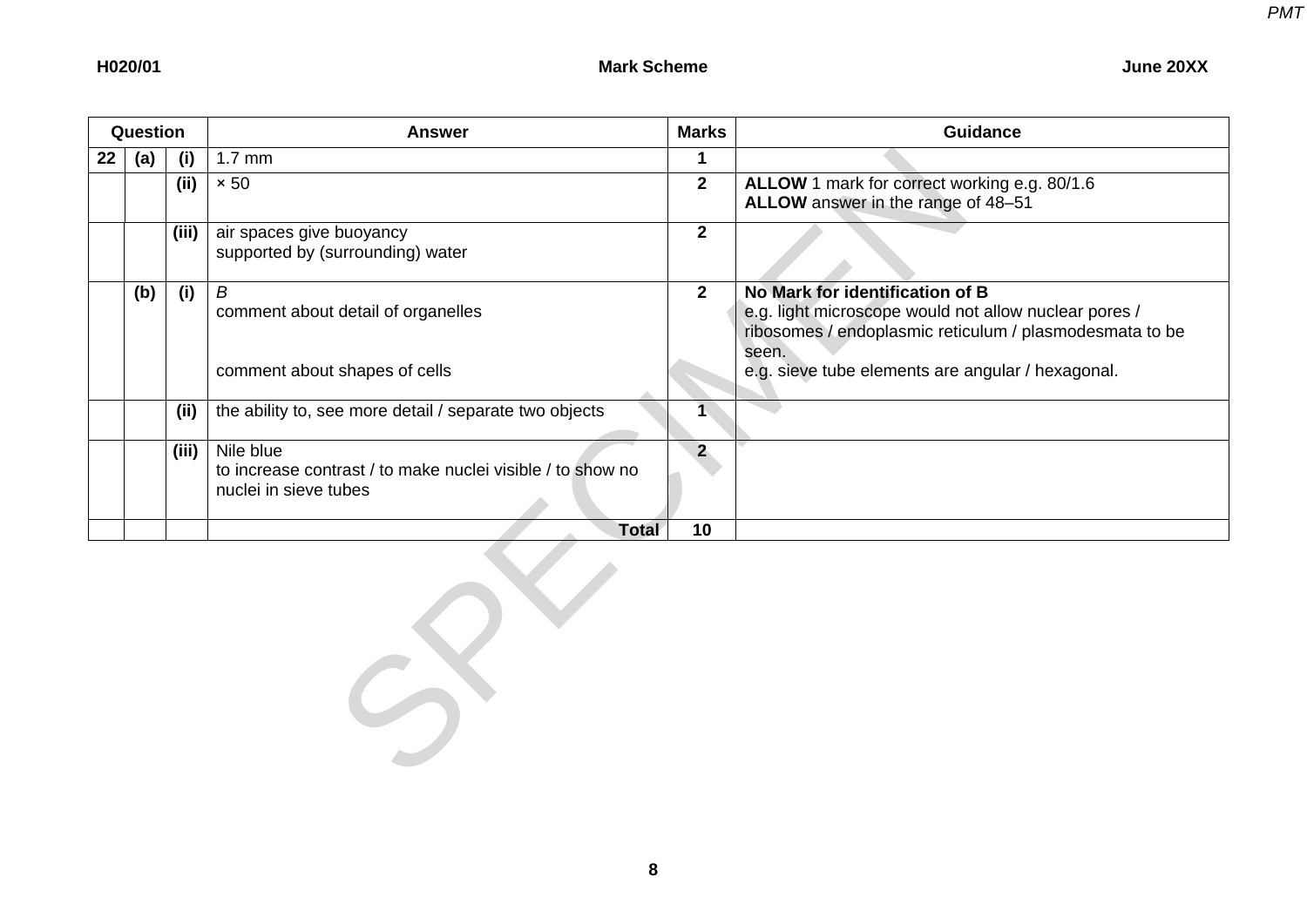|    | Question |      | <b>Answer</b>                                                                           | <b>Marks</b>   | <b>Guidance</b>                                                            |
|----|----------|------|-----------------------------------------------------------------------------------------|----------------|----------------------------------------------------------------------------|
| 23 | (a)      |      | enzyme-substrate complex<br>active site<br>tertiary<br>induced fit<br>activation energy | 5              |                                                                            |
|    | (b)      | (i)  | ring drawn around variable region                                                       | $\mathbf 1$    | <b>ALLOW</b>                                                               |
|    |          | (ii) | disulfide<br>to hold polypeptides/light chain and heavy chain<br>together               | $\overline{2}$ |                                                                            |
|    | (c)      | (i)  | abnormal immune response<br>against tissues normally in the body                        | $\mathbf{2}$   |                                                                            |
|    |          | (ii) | nuclear proteins normally, hidden in nucleus / not exposed<br>to tissue fluids          | $\mathbf 1$    |                                                                            |
|    | (d)      |      | plants<br>microorganisms                                                                | $2^{\circ}$    | ALLOW named examples, e.g. St John's Wort, frog skin,<br>Penicillium, etc. |
|    |          |      | <b>Total</b>                                                                            | 13             |                                                                            |
|    |          |      |                                                                                         |                |                                                                            |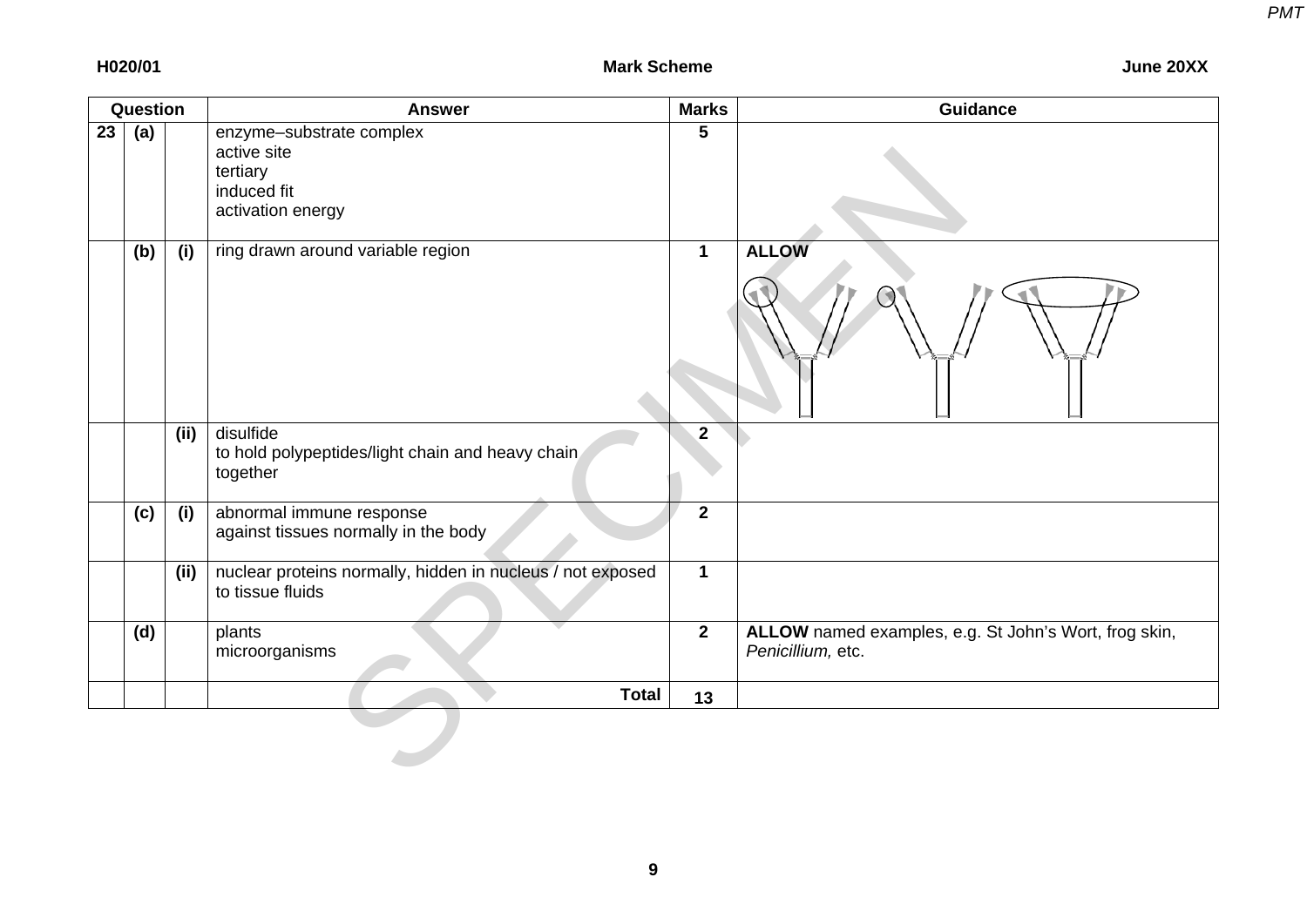|    | Question |       | <b>Answer</b>                                                                                                                                                                                                                                                                                                   | <b>Marks</b>   | <b>Guidance</b>                                                                                                                       |
|----|----------|-------|-----------------------------------------------------------------------------------------------------------------------------------------------------------------------------------------------------------------------------------------------------------------------------------------------------------------|----------------|---------------------------------------------------------------------------------------------------------------------------------------|
| 24 | (a)      | (i)   | seed dispersal                                                                                                                                                                                                                                                                                                  | 1              |                                                                                                                                       |
|    |          | (ii)  | (named) economic reason<br>(named) aesthetic reason                                                                                                                                                                                                                                                             | $\overline{2}$ |                                                                                                                                       |
|    | (b)      | (i)   | advantage:<br>exhibit natural behaviour / less likely to catch disease from<br>humans<br>disadvantage:<br>poaching more likely / could be wiped out by disease /<br>more difficult to count                                                                                                                     | $\overline{2}$ | Must give one advantage and one disadvantage.                                                                                         |
|    |          | (ii)  | $3.1\ (%)$                                                                                                                                                                                                                                                                                                      | 2 <sub>2</sub> | ALLOW one mark if calculation correct but final figure<br>incorrect e.g. $(480 - 254)$ / 254 x 100 / 29 =<br><b>ALLOW 3% or 3.07%</b> |
|    |          | (iii) | three from<br>no evidence of causal effect<br>the data may be inaccurate as a result of, indirect methods<br>used / unhabituated animals hard to find<br>annual growth rate higher after 1993<br>3.2% (per year) before 1993 against 3.8% after 1993<br>figures may not be accurate due to collection technique | $\mathbf{3}$   |                                                                                                                                       |
|    |          |       | <b>Total</b>                                                                                                                                                                                                                                                                                                    | 10             |                                                                                                                                       |
|    |          |       |                                                                                                                                                                                                                                                                                                                 |                |                                                                                                                                       |